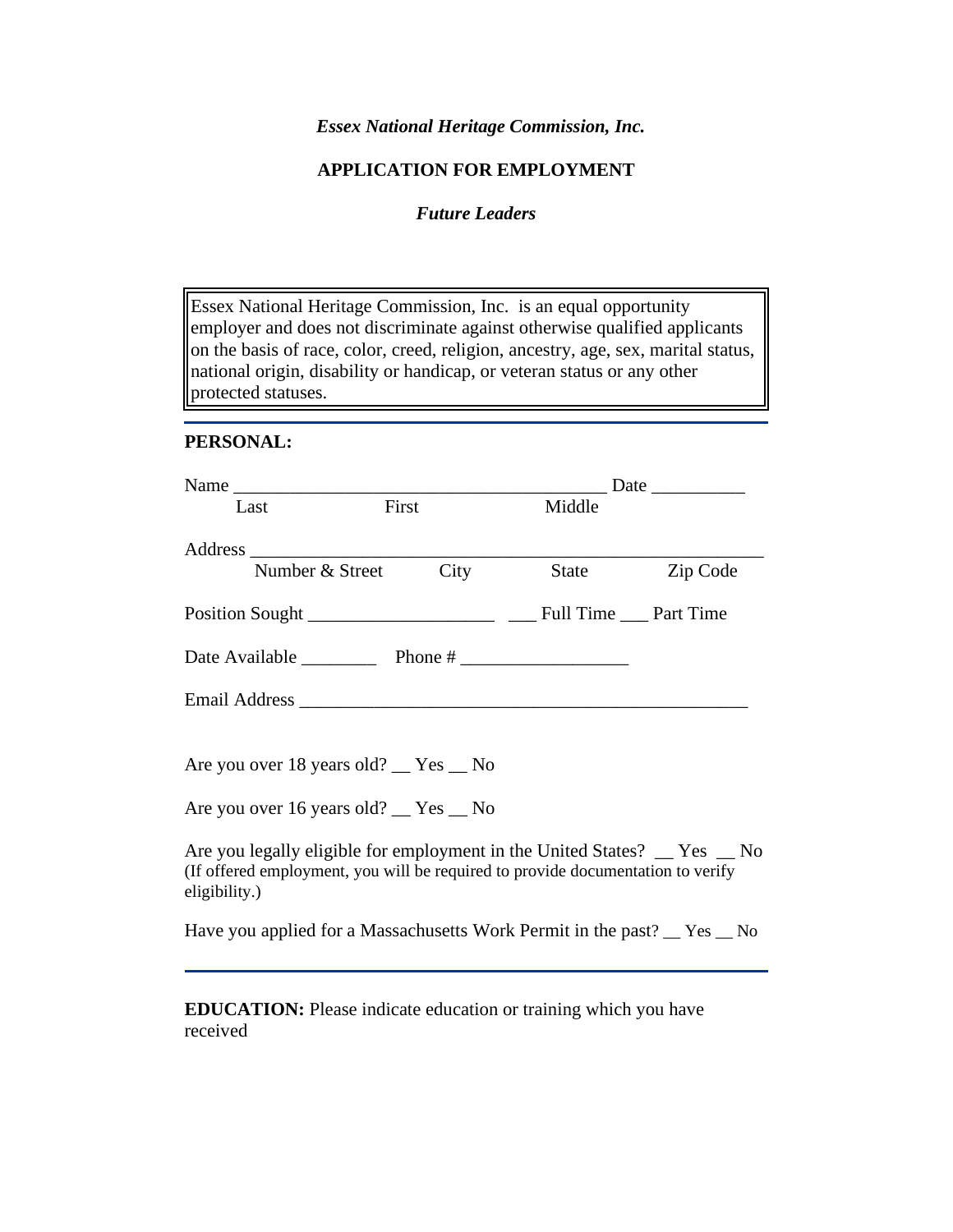|                                                | <b>High School:</b> No. of Yrs Completed (circle one) 1 2 3 4         |  |
|------------------------------------------------|-----------------------------------------------------------------------|--|
| $Diploma:$ $Yes$ $No$ $G.E.D.:$ $Yes$ $No$     |                                                                       |  |
|                                                | $Sthool(s)$ $City/State$ $City/State$                                 |  |
| <b>College and/or Vocational School:</b>       |                                                                       |  |
| Number of Years Completed (circle one) 1 2 3 4 |                                                                       |  |
|                                                | $Sthool(s)$ $City/State$ $City/State$                                 |  |
|                                                |                                                                       |  |
| <b>Other Training or Degrees:</b>              |                                                                       |  |
|                                                | $Sthool(s)$ $City/State$ $City/State$                                 |  |
|                                                | Course __________________ Degree or Certificate Earned ______________ |  |
|                                                |                                                                       |  |

# **SKILLS :**

| _Microsoft Word __Excel _PowerPoint __Database                         |
|------------------------------------------------------------------------|
|                                                                        |
|                                                                        |
| Have you ever been employed in any facility of Network Coverage, LLC ? |
| $Yes$ No                                                               |
| If Yes, which years? $\frac{1}{2}$                                     |
|                                                                        |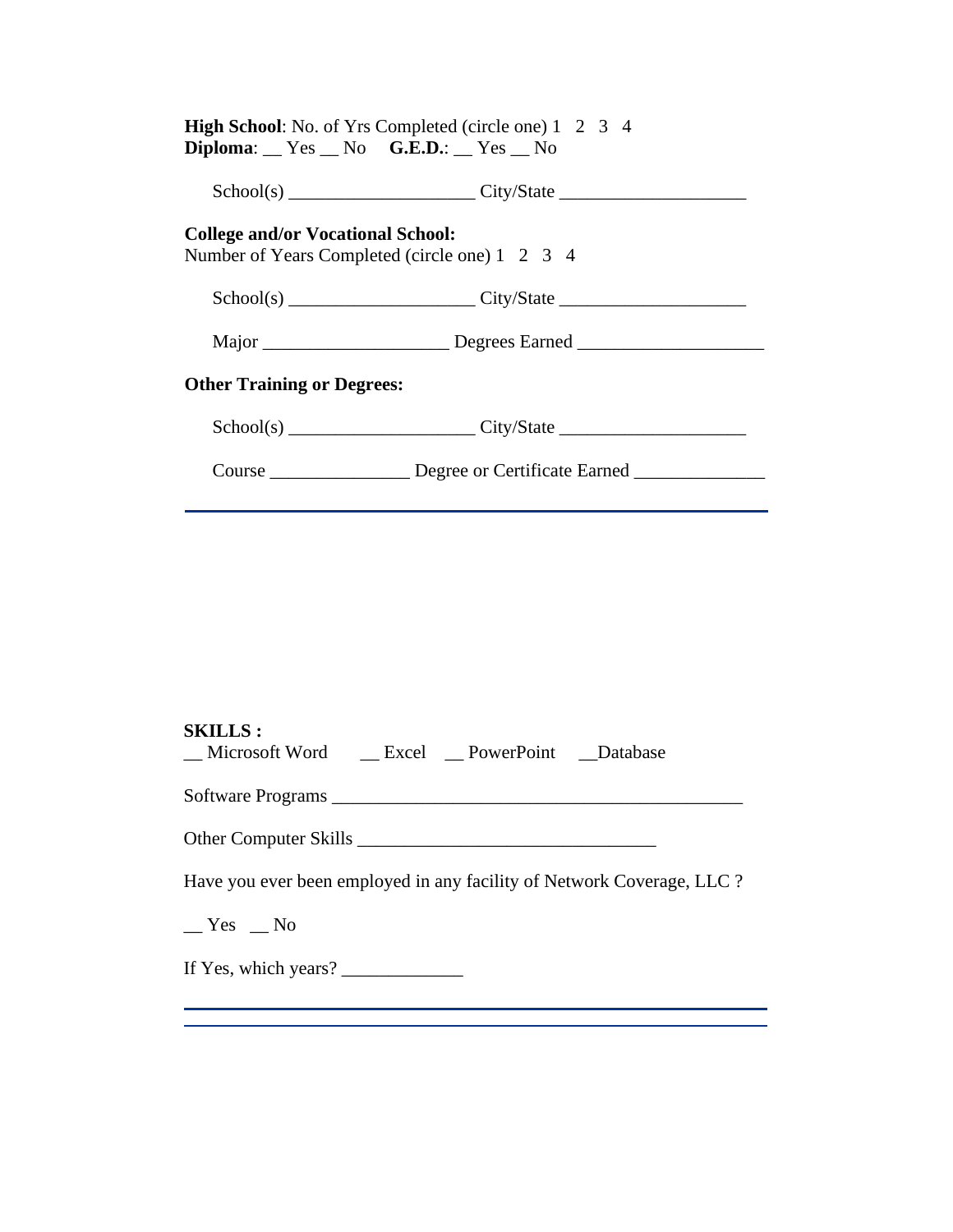**EMPLOYMENT:** Please include any work experience you may have, unless this is your first job. List last employer first, including U.S. Military Service.

May we contact your present employer? \_\_\_\_ Yes \_\_\_\_ No

If any employment was under a different name, indicate name

| Dates of Employment: From ________ To _______<br>$Mo/Yr$ $Mo/Yr$ |                                                                                  |
|------------------------------------------------------------------|----------------------------------------------------------------------------------|
|                                                                  | Salary ______________ Supervisor ________________________ Department ___________ |
|                                                                  | Duties FT PT No. of Hrs.                                                         |
|                                                                  |                                                                                  |

If you wish to describe additional work experience, attach the above information for each position on a separate piece of paper.

Explain any gaps in work history:

Have you ever been discharged or asked to resign from a job? \_\_Yes \_\_No

If yes, explain:  $\Box$ 

\_\_\_\_\_\_\_\_\_\_\_\_\_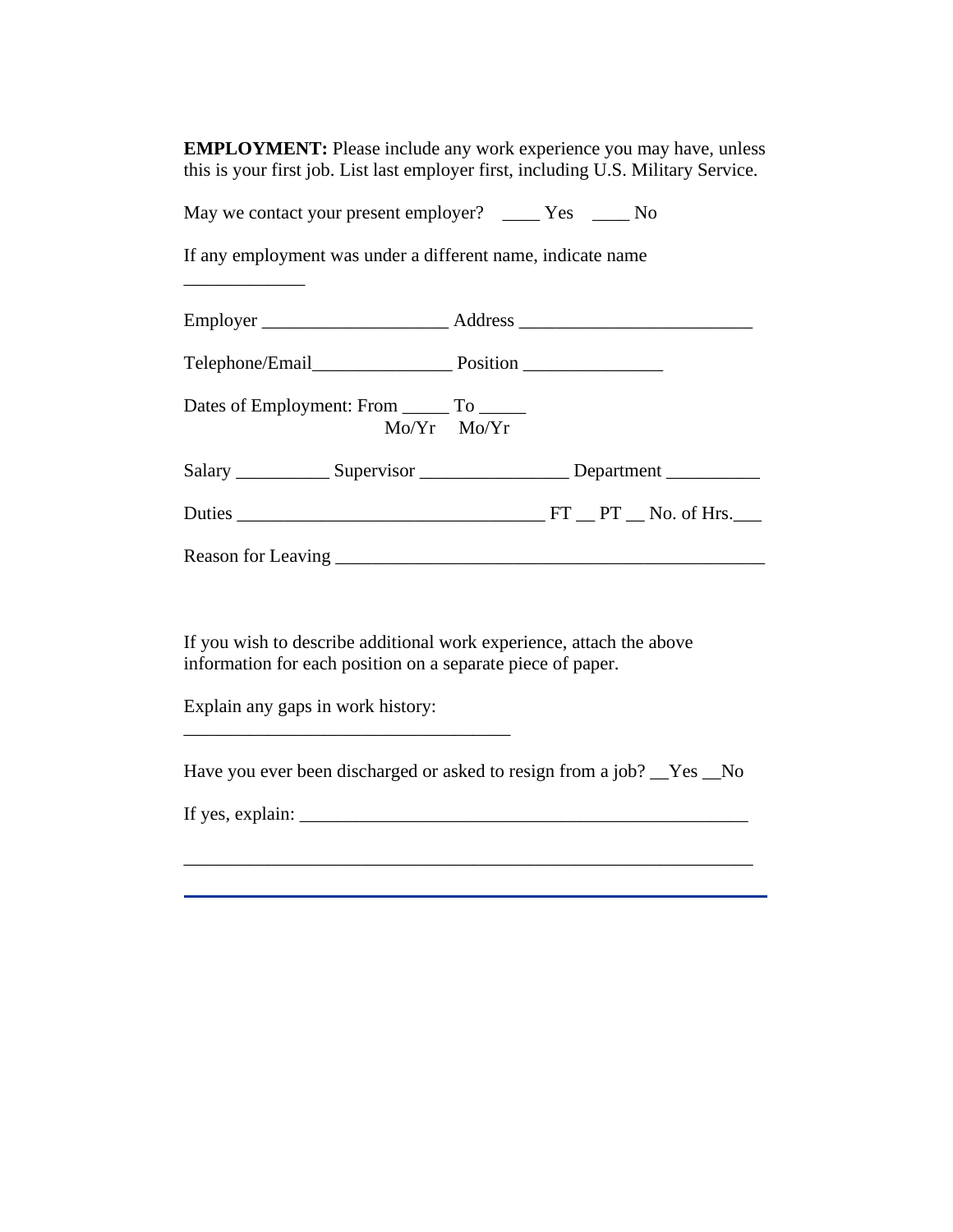| <b>Professional References</b> | <b>Personal References</b>                                                                                                              |
|--------------------------------|-----------------------------------------------------------------------------------------------------------------------------------------|
|                                |                                                                                                                                         |
| Company                        |                                                                                                                                         |
| Phone $(\_\_)$                 | <u> 1989 - Johann John Stein, markin fan it ferstjer fan de ferstjer fan it ferstjer fan it ferstjer fan it ferst</u><br>Phone $(\_\_)$ |
|                                |                                                                                                                                         |
|                                |                                                                                                                                         |
|                                |                                                                                                                                         |
|                                |                                                                                                                                         |
|                                |                                                                                                                                         |
| Phone $(\_\_)$                 | Phone $(\_\_)$                                                                                                                          |